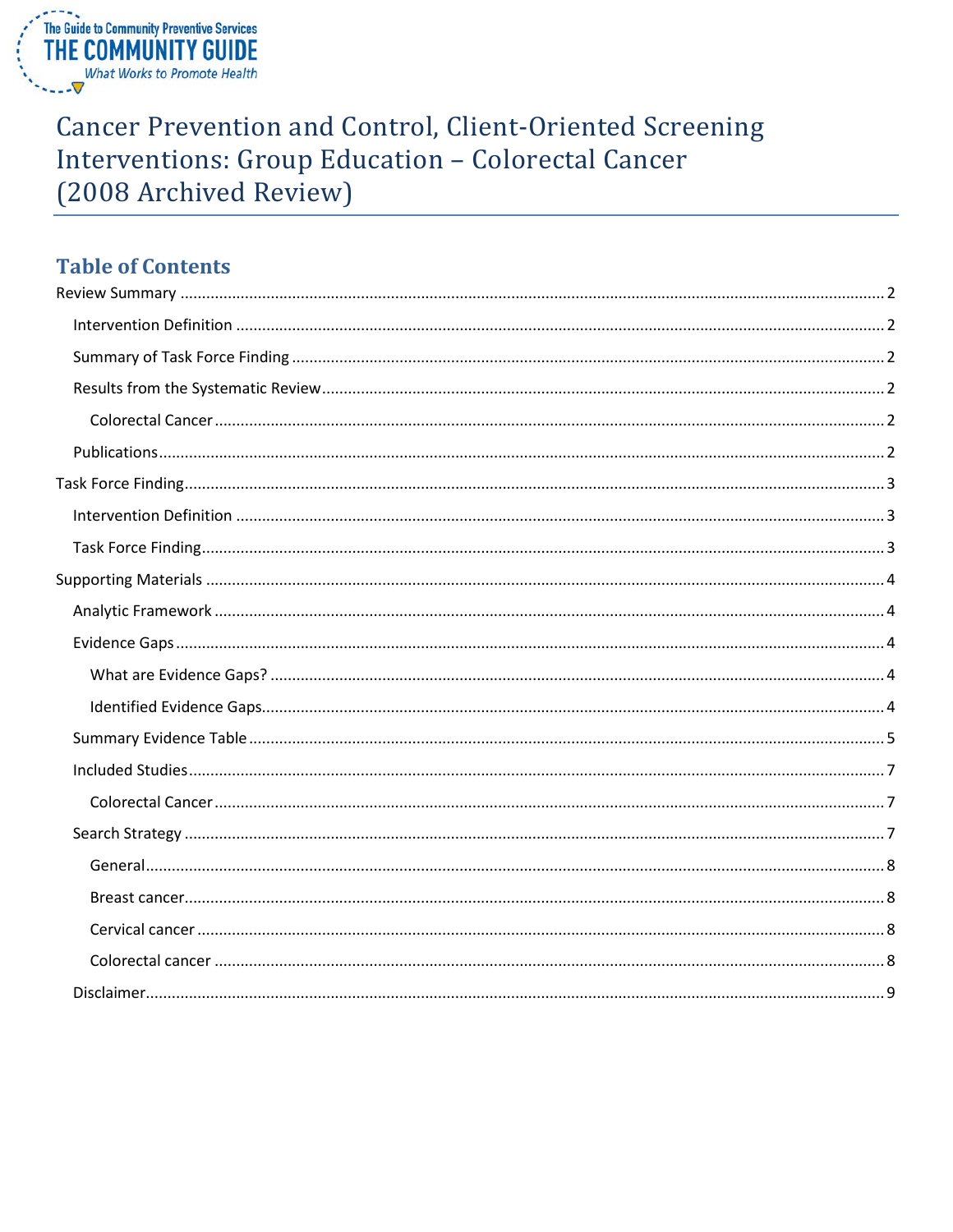

# **Review Summary**

## <span id="page-1-1"></span><span id="page-1-0"></span>**Intervention Definition**

Group education conveys information on indications for, benefits of, and ways to overcome barriers to screening with the goal of informing, encouraging, and motivating participants to seek recommended cancer screenings. Group education can be delivered in many settings, by different types of educators and can include various topics.

## <span id="page-1-2"></span>**Summary of Task Force Finding**

The Community Preventive Services Task Force finds insufficient evidence to determine the effectiveness of group education in increasing screening for colorectal cancers.

The Task Force has related findings for group education specific to:

- Breast cancer (insufficient evidence)
- Cervical cancer (insufficient evidence)

## <span id="page-1-3"></span>**Results from the Systematic Review**

#### <span id="page-1-4"></span>**Colorectal Cancer**

Only one study qualified for the systematic review and its findings were inconsistent.

No studies addressing other types of colorectal cancer screening procedures qualified for the review.

These findings were based on a systematic review of all available studies, conducted on behalf of the Task Force by a team of specialists in systematic review methods, and in research, practice and policy related to cancer prevention and control.

## <span id="page-1-5"></span>**Publications**

Baron RC, Rimer BK, Breslow RA, et al. [Client-directed interventions to increase community demand for breast, cervical,](http://www.thecommunityguide.org/cancer/screening/client-oriented/Cancer2008_ClientDirected_Demand.pdf)  [and colorectal cancer screening: a systematic review](http://www.thecommunityguide.org/cancer/screening/client-oriented/Cancer2008_ClientDirected_Demand.pdf) [www.thecommunityguide.org/cancer/screening/clientoriented/Cancer2008\_ClientDirected\_Demand.pdf]. *Am J Prev Med* 2008;35(1S): S34-55.

Task Force on Community Preventive Services. Recommendations for client- [and provider-directed interventions to](http://www.thecommunityguide.org/cancer/screening/client-oriented/Cancer2008_TaskForceRecs.pdf)  [increase breast, cervical, and colorectal cancer screening](http://www.thecommunityguide.org/cancer/screening/client-oriented/Cancer2008_TaskForceRecs.pdf) [www.thecommunityguide.org/cancer/screening/clientoriented/Cancer2008\_TaskForceRecs.pdf]. *Am J Prev Med* 2008;35(1S): S21-5.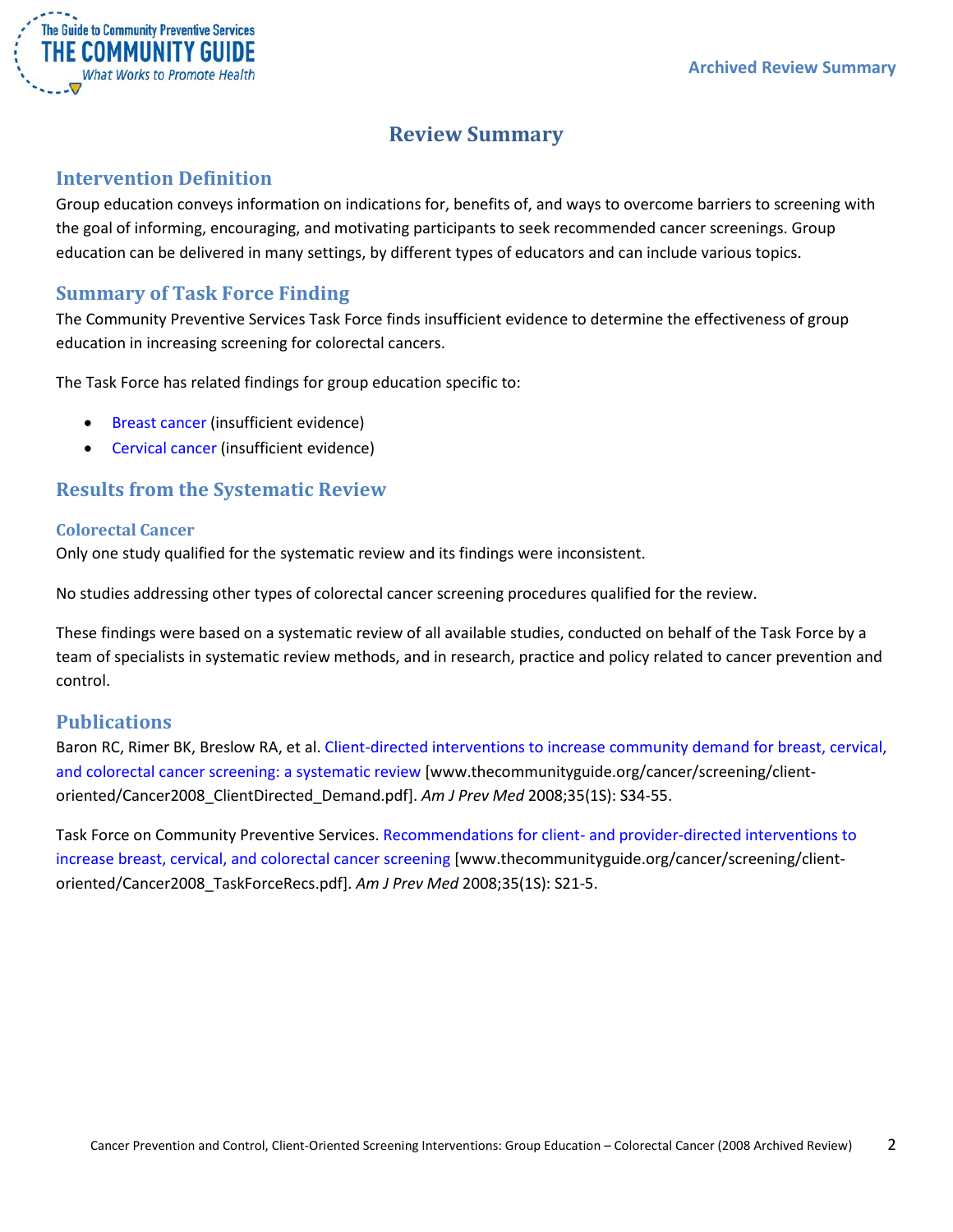# **Community Preventive Services**<br>Task Force

#### **Archived Task Force Finding**

<span id="page-2-0"></span>*The following Task Force finding and supporting materials are for group education interventions to increase breast, cervical, and colorectal cancer screening.*

# **Task Force Finding**

#### <span id="page-2-1"></span>**Intervention Definition**

Group education sessions are usually conducted by health educators or trained laypeople, using slide presentations or other teaching aids in a lecture or interactive setting. These sessions convey information on indications for, benefits of, and ways to overcome barriers to screening, with the goal of informing, encouraging, and motivating participants to seek recommended screenings.

#### <span id="page-2-2"></span>**Task Force Finding (July 2008)\***

Evidence is insufficient to determine the effectiveness of group education in increasing screening for breast cancer (based on inconclusive findings), cervical cancer (based on a small number of studies with inconsistent findings and methodological limitations), and colorectal cancer (based on a single study with mixed results).

\*From the following publication:

Task Force on Community Preventive Services. Recommendations for client- [and provider-directed interventions to](http://www.thecommunityguide.org/cancer/screening/client-oriented/Cancer2008_TaskForceRecs.pdf)  [increase breast, cervical, and colorectal cancer screening](http://www.thecommunityguide.org/cancer/screening/client-oriented/Cancer2008_TaskForceRecs.pdf) [www.thecommunityguide.org/cancer/screening/clientoriented/Cancer2008\_TaskForceRecs.pdf]. *Am J Prev Med* 2008;35(1S): S21-5.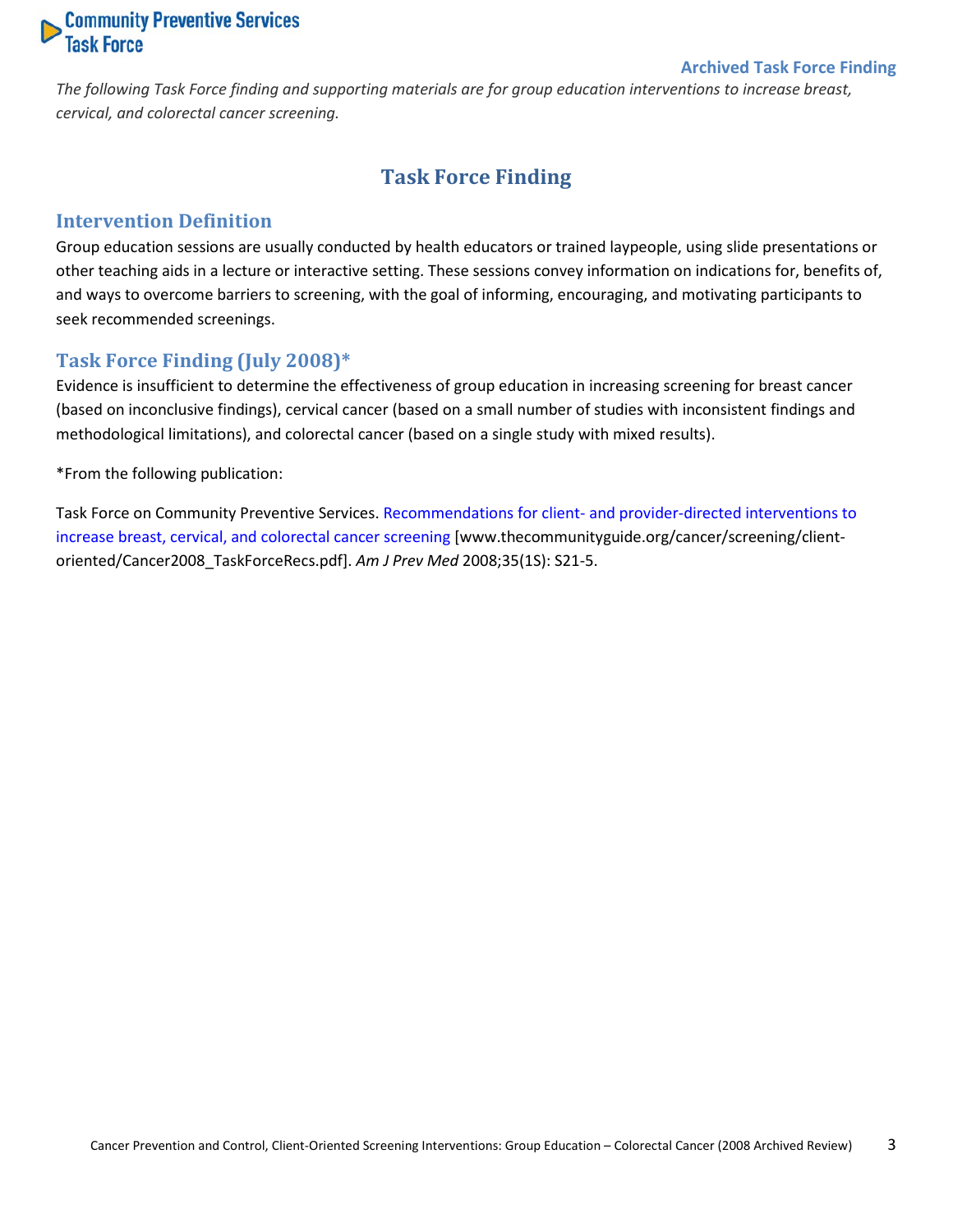

# **Supporting Materials**

## <span id="page-3-1"></span><span id="page-3-0"></span>**Analytic Framework**

See Figure 1 on page S36 of Baron RC, Rimer BK, Breslow RA, et al. [Client-directed interventions to increase community](http://www.thecommunityguide.org/cancer/screening/client-oriented/Cancer2008_ClientDirected_Demand.pdf)  [demand for breast, cervical, and colorectal cancer screening: a systematic review](http://www.thecommunityguide.org/cancer/screening/client-oriented/Cancer2008_ClientDirected_Demand.pdf) [www.thecommunityguide.org/cancer/screening/client-oriented/Cancer2008\_ClientDirected\_Demand.pdf]. *Am J Prev Med* 2008;35(1S): S34-55.

# <span id="page-3-2"></span>**Evidence Gaps**

#### <span id="page-3-3"></span>**What are Evidence Gaps?**

Each Community Preventive Services Task Force (Task Force) review identifies critical evidence gaps—areas where information is lacking. Evidence gaps can exist whether or not a recommendation is made. In cases when the Task Force finds insufficient evidence to determine whether an intervention strategy works, evidence gaps encourage researchers and program evaluators to conduct more effectiveness studies. When the Task Force recommends an intervention, evidence gaps highlight missing information that would help users determine if the intervention could meet their particular needs. For example, evidence may be needed to determine where the intervention will work, with which populations, how much it will cost to implement, whether it will provide adequate return on investment, or how users should structure or deliver the intervention to ensure effectiveness. Finally, evidence may be missing for outcomes different from those on which the Task Force recommendation is based.

## <span id="page-3-4"></span>**Identified Evidence Gaps**

#### *General:*

- How does the effectiveness of interventions to increase community demand for screening vary with the health literacy of a target population or subpopulation?
- How can newer methods of communication—including automated telephone calls and Internet-delivered applications—be used to improve delivery, acceptance, and effectiveness of these interventions?
- How effective are these interventions in increasing screening by colorectal endoscopy or by double contrast barium enema (for which no qualifying studies were identified)?
- What is required to disseminate and implement effective interventions in community settings across the United States?
- How can or should these approaches be applied to assure that screening, once initiated, is maintained at recommended intervals?
- With respect to interventions that may be tailored to individuals, how are effective tailoring programs adapted, disseminated, and implemented in community-based settings across the United States?
- Are these interventions potentially effective in increasing screening of these cancer sites?
- Do these interventions result in other positive or negative changes in healthcare services (e.g., blood pressure monitoring or adult immunization) or health behaviors (e.g., smoking or physical activity)?

#### *Group Education*

It has been difficult to generalize about the effectiveness of group education because of the variety of groups, settings, educators, and styles. Yet despite insufficient evidence of overall effectiveness, group education could be effective

Cancer Prevention and Control, Client-Oriented Screening Interventions: Group Education – Colorectal Cancer (2008 Archived Review) 4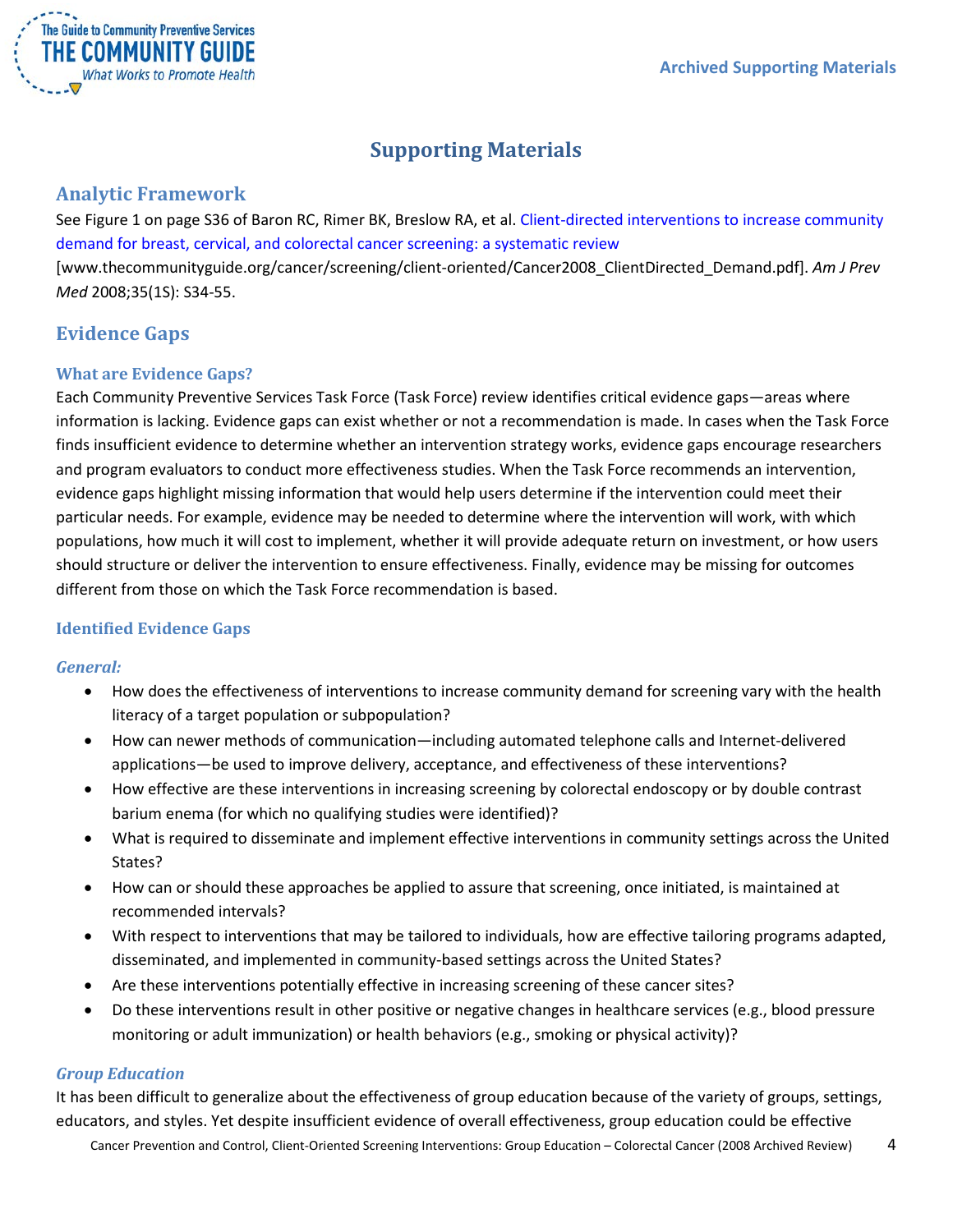among selected subsets of the population, in certain settings, or under certain conditions. Thus, we encourage researchers to address additional basic questions that carefully examine specific elements of group education and target populations. We also encourage voluntary health organizations and public health agencies that remain committed to group education to collect additional evaluation data, where possible, to assess such programs as practiced.

- Is group education more effective in some settings than in others or when delivered in particular formats or by particular kinds of educators?
- Do some populations benefit more from group education than from other interventions?
- What are the minimal and optimal number, length, and intensity of group education sessions for intervention effectiveness and how does effectiveness vary by screening site and screening histories of populations?
- Are there optimal combinations of information and motivational content within group education interventions?
- Is group education effective when combined with other interventions, such as one-on-one education?
- What is the cost effectiveness of group education?

| Author (Pub year),<br><b>Study Period,</b><br><b>Intervention</b>               | Design, Category,<br><b>Execution</b>                                                | <b>Study Location,</b><br><b>Setting type</b><br><b>Population</b><br><b>Description</b>                                                                                                                                                                                                                                                         | <b>Interventions Studied,</b><br><b>Comparison, and Number</b><br>of Participants                                                                                                                                                                                 | <b>Outcome/Effect Size and</b><br><b>Statistical Significance</b>                                                                                            |
|---------------------------------------------------------------------------------|--------------------------------------------------------------------------------------|--------------------------------------------------------------------------------------------------------------------------------------------------------------------------------------------------------------------------------------------------------------------------------------------------------------------------------------------------|-------------------------------------------------------------------------------------------------------------------------------------------------------------------------------------------------------------------------------------------------------------------|--------------------------------------------------------------------------------------------------------------------------------------------------------------|
| Aiken, 1994<br>$(1987 - 1989)$<br>Intervention: Group<br>Education              | <b>Design Category:</b><br>Greatest suitability<br><b>Execution: Fair</b>            | Phoenix, AZ, Urban;<br>Community organizations<br>(religious,<br>business/professional,<br>social, educational,<br>political and service<br>organization). Almost<br>100% Caucasian<br>population; mean age<br>~52 years; Income<br>"categories" b/w 40,000<br>and 60,000. About 30%<br>had ever had a<br>mammogram prior to the<br>intervention | 1. Didactic Education program<br>alone - increase perceived<br>severity & decrease perceived<br>barriers ( $n = 48$ )<br>2. Interactive Education plus<br>psychological program; the E<br>$program + 5$ compliance<br>exercises $(n=64)$<br>3. Comparison (n= 54) | Completed mammography<br>determined by self report (6<br>months post intervention):<br>1 vs. $3 = 25$ pct pt (p<.05)<br>2 vs. $3 = 23.9$ pct pt (p $< .05$ ) |
| <b>Erwin 1996</b><br>$(1993 - 1994)$<br><b>Intervention: Group</b><br>Education | Design: Before/after<br>Design Category: Least<br>suitable<br><b>Execution: Fair</b> | Arkansas, Rural;<br>Community-wide<br>(churches and<br>community groups).<br>Average age 53 years<br>(range 16-93); 70% had a<br>high school degree or<br>less; only African<br>American participants<br>analyzed (only 2 non<br>African American<br>participants)                                                                               | 1. Interactive Witness Project<br>Intervention Program; relied on<br>witness role models (African<br>American women who were<br>survivors of breast or cervical<br>cancer)<br>2. Comparison (no education)<br>total $n = 152$                                     | Completed mammography<br>determined by self report by<br>telephone interview (6 months<br>post intervention)<br>1 vs. $2 = 10.9$ pct pt (p<.05)              |

## <span id="page-4-0"></span>**Summary Evidence Table**

The Guide to Community Preventive Services THE COMMUNITY GUIDE **What Works to Promote Health** 

 $\cdot \nabla$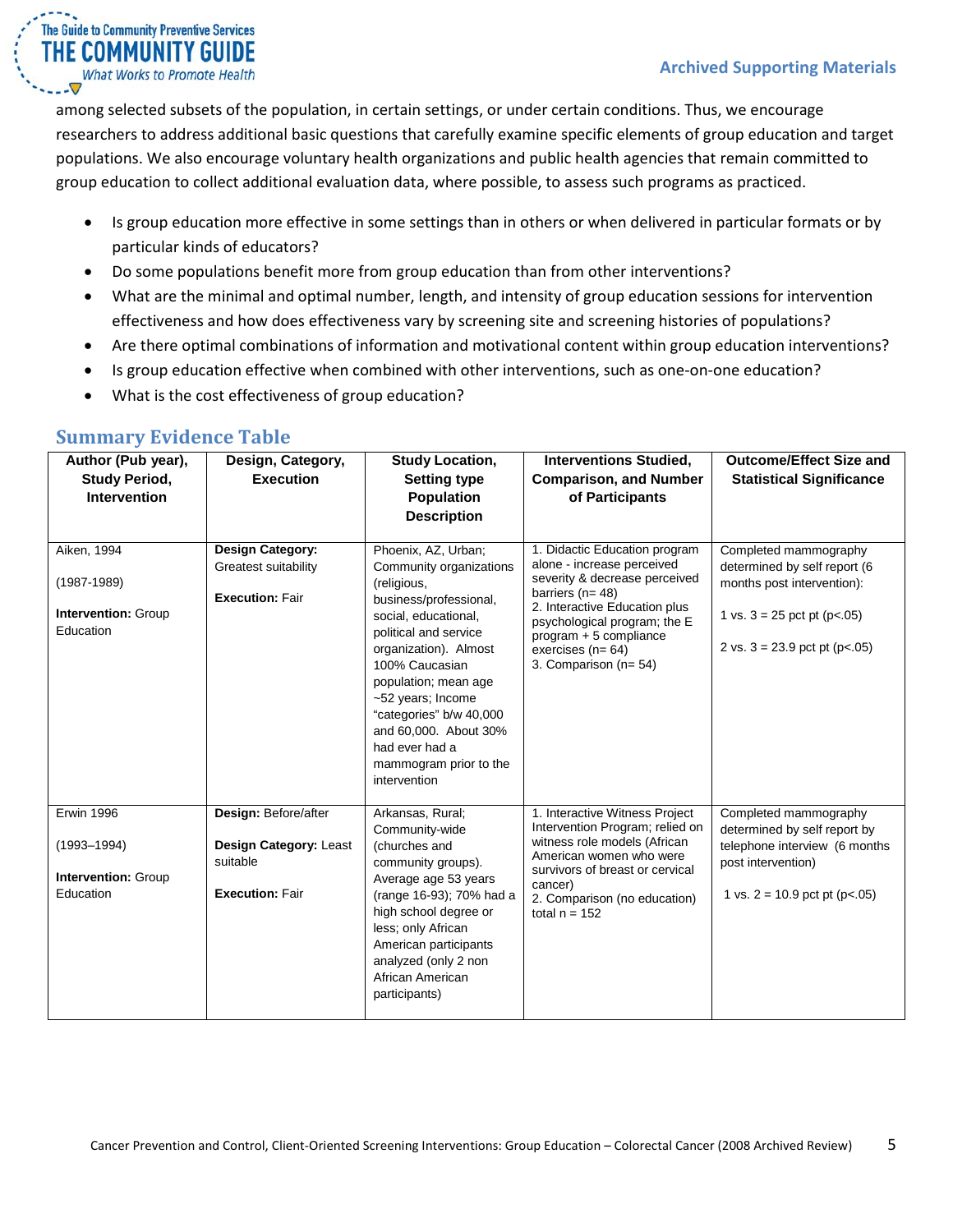## **Archived Supporting Materials**



What Works to Promote Health  $\sqrt{ }$ 

| Author (Pub year),<br><b>Study Period,</b><br><b>Intervention</b>                       | Design, Category,<br><b>Execution</b>                                                                                        | <b>Study Location,</b><br><b>Setting type</b><br><b>Population</b><br><b>Description</b>                                                                                                                                                                                                                | <b>Interventions Studied,</b><br><b>Comparison, and Number</b><br>of Participants                                                                                                                                                                                                                                                   | <b>Outcome/Effect Size and</b><br><b>Statistical Significance</b>                                                                                                            |
|-----------------------------------------------------------------------------------------|------------------------------------------------------------------------------------------------------------------------------|---------------------------------------------------------------------------------------------------------------------------------------------------------------------------------------------------------------------------------------------------------------------------------------------------------|-------------------------------------------------------------------------------------------------------------------------------------------------------------------------------------------------------------------------------------------------------------------------------------------------------------------------------------|------------------------------------------------------------------------------------------------------------------------------------------------------------------------------|
| <b>King 1998</b><br>(Sept. 1993 - Feb. 1995)<br><b>Intervention: Group</b><br>Education | Design: Randomized<br>trial (Group)<br><b>Design Category:</b><br><b>Greatest suitability</b><br><b>Execution: Fair</b>      | Pennsylvania and North<br>Carolina, Mixed<br>Urbanicity, Community<br>wide. 77% White, 23%<br>African American; Senior<br>citizen housing in<br>Philadelphia (urban), and<br>North Carolina<br>(rural/mixed); Aged 65 -<br>84; 67% high school<br>education or less. No<br>mammogram in past 2<br>years | 1. Interactive - program<br>designed to overcome<br>misconceptions about<br>mammography and breast<br>cancer + video and $Q & A$<br>project ( $n = 115$ )<br>2. Usual care - Medicare flier<br>$(n = 122)$                                                                                                                          | Completed mammography<br>determined by self report (6<br>months):<br>1 vs. $2 = 5$ pct pt (ns)                                                                               |
| Maxwell, 2003<br>(Feb. 1998 - Feb. 2000)<br><b>Intervention: Group</b><br>Education     | Design: Randomized<br>trial (Group)<br><b>Design Category:</b><br><b>Greatest suitability</b><br><b>Execution: Fair</b>      | LA County, CA; Urban,<br>Community-wide<br>Mean age 63.5 years,<br>Filipino American, Low<br>SES                                                                                                                                                                                                        | 1. Small group education<br>about breast and cervical<br>cancer screening; culturally<br>tailored to Filipino American<br>women - led by Filipino<br>American female healthcare<br>workers ( $n = 213$ )<br>2. Comparison - same<br>program with content focus on<br>physical activity ( $n = 234$ )                                | Determined by self report<br>telephone interviews (12<br>months):<br>Completed mammography:<br>1 vs. $2 = 3$ pct pt (ns)<br>Completed Pap test:<br>1 vs. $2 = 0$ pct pt (ns) |
| Mishra, 1998<br>(Exact dates NR ~ 10<br>weeks)<br>Intervention: Group<br>Education      | Design: Randomized<br>trial (Individual)<br><b>Design Category:</b><br><b>Greatest suitability</b><br><b>Execution: Good</b> | Orange County, CA;<br>Mixed Urbanicity,<br>community-based<br>primary care clinics.<br>Women ages 37-49,<br>100% Latino, ~ 50%<br>income <\$10K, 92% <13<br>yrs education, $\sim$ 80%<br>non-US born No<br>mammography in the last<br>2 years                                                           | 1. Interactive 4 sessions (2)<br>hrs, 2 x week) addressing<br>different aspects of breast<br>cancer prevention. Women<br>were paid \$25 for their<br>participation at each<br>educational session ( $n = 51$ )<br>2. No intervention given ( $n =$<br>37)                                                                           | Completed mammography (in<br>the past year) determined by<br>self report (~8 weeks):<br>1 vs. $2 = -1$ pct pt (ns)                                                           |
| Navarro, 1998<br>(Exact dates NR, 12<br>weeks)<br>Intervention: Group<br>Education      | Design: Randomized<br>trial (Group)<br><b>Design Category:</b><br>Greatest suitability<br><b>Execution: Fair</b>             | San Diego, CA,<br>Community-based<br>Women ages 18-72,<br>100% Latina, Average<br>age: 34,<br>7 years of formal<br>education<br>Median gross income:<br>12K                                                                                                                                             | 1. 12 weekly small-group ed<br>sessions about breast and<br>cervical cancer screening.<br>Sessions were conducted by<br>consejeras (Latina women<br>recruited to provide health<br>education) in natural social<br>networks ( $n = 199$ )<br>2. Participants received<br>generic community living skills<br>education ( $n = 162$ ) | Determined by self-report:<br>Completed mammography: 1<br>$vs. 2 = 7\% (ns)$<br>Completed Pap test:<br>1 vs. $2 = 9.1\%$ (p<.05)                                             |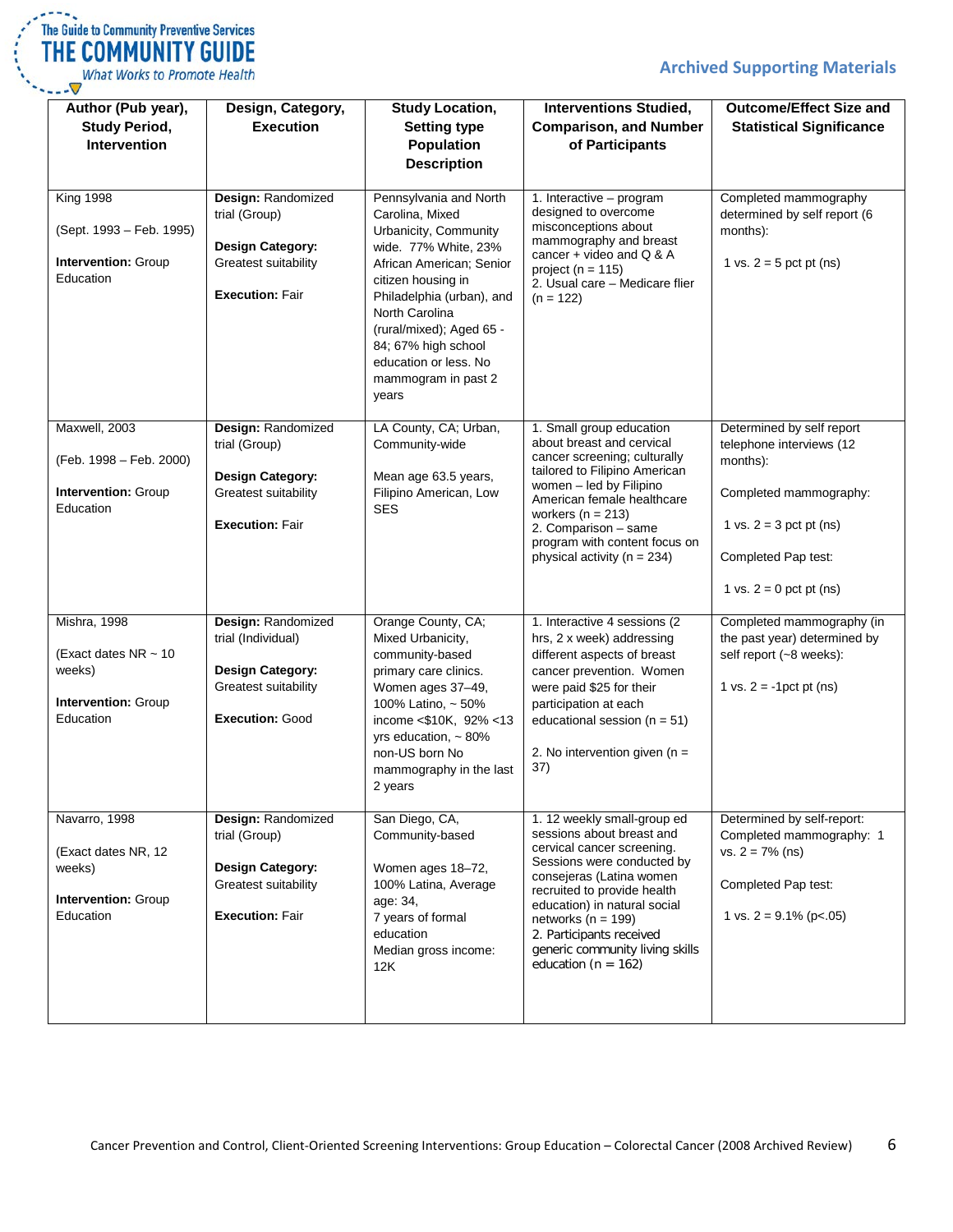#### **Archived Supporting Materials**

| $\mathcal{L} = \mathcal{L}$ | The Guide to Community Preventive Services |
|-----------------------------|--------------------------------------------|
|                             | THE COMMUNITY GUIDE                        |
|                             | What Works to Promote Health               |

| Author (Pub year),<br><b>Study Period,</b><br><b>Intervention</b>                       | Design, Category,<br><b>Execution</b>                                                                            | <b>Study Location,</b><br><b>Setting type</b><br>Population<br><b>Description</b>                                                                                                   | <b>Interventions Studied,</b><br><b>Comparison, and Number</b><br>of Participants                                                                                                                                                                                                                                                                                                                                                                                                                                                                                                      | <b>Outcome/Effect Size and</b><br><b>Statistical Significance</b>                                                                                                                                                |
|-----------------------------------------------------------------------------------------|------------------------------------------------------------------------------------------------------------------|-------------------------------------------------------------------------------------------------------------------------------------------------------------------------------------|----------------------------------------------------------------------------------------------------------------------------------------------------------------------------------------------------------------------------------------------------------------------------------------------------------------------------------------------------------------------------------------------------------------------------------------------------------------------------------------------------------------------------------------------------------------------------------------|------------------------------------------------------------------------------------------------------------------------------------------------------------------------------------------------------------------|
| Skinner 2000<br>${1138}$<br>(Feb 1995 - March 1997)<br>Intervention: Group<br>Education | <b>Design Category:</b><br>Greatest suitability<br><b>Execution: Fair</b>                                        | St Louis, MO, Urban,<br>Low-income independent<br>elderly community<br>housing. Mean age: 73<br>yrs, 45% >75 yrs 99%<br>African-American, low<br>income, 10 yrs of<br>education 64% | 1. Sessions led by health care<br>professionals (Learn, Share<br>and Live) designed to promote<br>understanding about breast<br>cancer and screening $(n = 69)$<br>2. Comparison site ( $n = 83$ )                                                                                                                                                                                                                                                                                                                                                                                     | Completed mammography<br>determined by self-report (2<br>years):<br>1 vs. $2 = 24$ pct pt (p<.05)                                                                                                                |
| Weinrich 1993<br>${791}$<br>(Fall 1990 - May 1991)<br>Intervention: Group<br>Education  | Design: Randomized<br>trial (Group)<br><b>Design Category:</b><br>Greatest suitability<br><b>Execution: Good</b> | South Carolina, Council<br>on Aging congregate<br>elderly meal sites<br>77.2% female, 50.3%<br>white, 49.7% black,<br>59.6% income ≤\$5800,<br>55% widowed<br>mean age: 72          | Interventions: individual ed<br>program at meal site. FOBT<br>kit distributed at interview<br>1. Didactic: Elderly educators<br>(EE) leading the 'traditional<br>method' as<br>teachers/demonstrators<br>2. Didactic Adaptation for<br>Aging Changes (AAC): used<br>techniques to modify the ACS<br>presentation to accommodate<br>for normal aging changes (i.e.<br>increase time needed for<br>learning etc)<br>3. Didactic Combination of 1+2<br>4. Comparison group<br>'Traditional Method' = standard<br>ACS presentation & handout<br>about colorectal cancer<br>Total $n = 171$ | Completed FOBT determined<br>by returned FOBT kit 6 days<br>after interview/intervention:<br>1 vs. $4 = 5$ pct pt (p<.05)<br>2 vs. $4 = -13$ pct pt (p<.05)<br>$3 \text{ vs. } 4 = 37 \text{ pot pt } (p < .05)$ |

## <span id="page-6-0"></span>**Included Studies**

#### <span id="page-6-1"></span>**Colorectal Cancer**

Weinrich S, Weinrich M, Stromborg M, Boyd M, Weiss H. Using elderly educators to increase colorectal cancer screening. *Gerontologist* 1993;33:491–5.

## <span id="page-6-2"></span>**Search Strategy**

*The following outlines the search strategy used for these reviews of interventions to increase breast, cervical, and colorectal cancer screening: Client Reminders (archived); Client Incentives (archived); Mass Media Targeting Clients (archived); Small Media Targeting Clients; Group Education for Clients (archived); One-on-One Education for Clients (archived); Reducing Structural Barriers for Clients (archived); Reducing Client Out-of-Pocket Costs (archived); Provider Assessment and Feedback (archived); Provider Incentives (archived).*

To establish the evidence base the team searched five computerized databases from the earliest entries in each through November 2004: MEDLINE, database of the National Library of Medicine (from 1966); the Cumulative Index to Nursing

Cancer Prevention and Control, Client-Oriented Screening Interventions: Group Education – Colorectal Cancer (2008 Archived Review) 7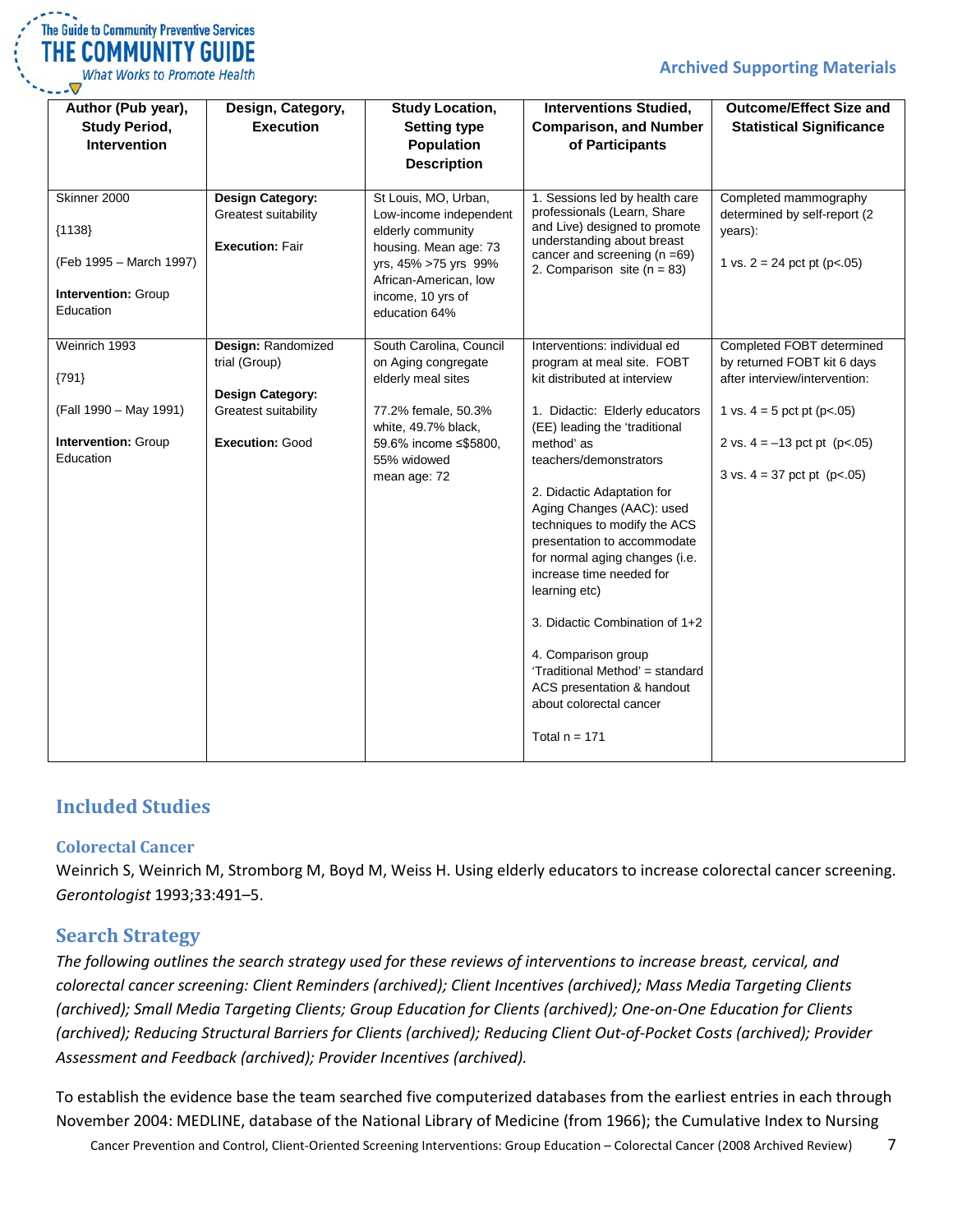#### **Archived Supporting Materials**

and Allied Health database (CINAHL, from 1982); the Chronic Disease Prevention database (CDP, Cancer Prevention and Control subfield, from 1988); PsycINFO (from 1967); and the Cochrane Library databases. Medical subject headings (MeSH) searched (including all subheadings) are shown below. The team also scanned bibliographies from key articles and solicited other citations from other team members and subject-matter experts. Conference abstracts were not included because, according to Community Guide criteria, they generally do not provide enough information to assess study validity and to address the research questions.

The search identified over 9000 citations whose titles and abstracts were screened for potential relevance to interventions and outcomes of interest; of these, 580 articles were retrieved for full-text review.

Search terms used in five electronic databases to find studies for inclusion in the systematic reviews of cancer screening. Searches were conducted to find all studies of cancer screening including those specific to screening for breast, cervical, or colorectal cancer.

#### <span id="page-7-0"></span>**General**

The Guide to Community Preventive Services THE COMMUNITY GUIDE **What Works to Promote Health** 

Neoplasms—combined with any of the following headings: Early detection Mass screening Multiphasic screening Preventive health services Screening

#### <span id="page-7-1"></span>**Breast cancer**

Breast neoplasms Mammography

#### <span id="page-7-2"></span>**Cervical cancer**

Cervical intraepithelial neoplasia (Uterine) cervical neoplasms Cervix dysplasia Vaginal smears

#### <span id="page-7-3"></span>**Colorectal cancer**

Colonic neoplasms Colorectal neoplasms Occult blood Sigmoid neoplasms Sigmoidoscopy

From: Baron RC, Rimer BK, Coates RJ, et al. Methods for conducting systematic reviews of evidence on effectiveness and economic efficiency of interventions to increase screening for breast, cervical, and colorectal cancers. *Am J Prev Med* 2008;35(1S):26-33.